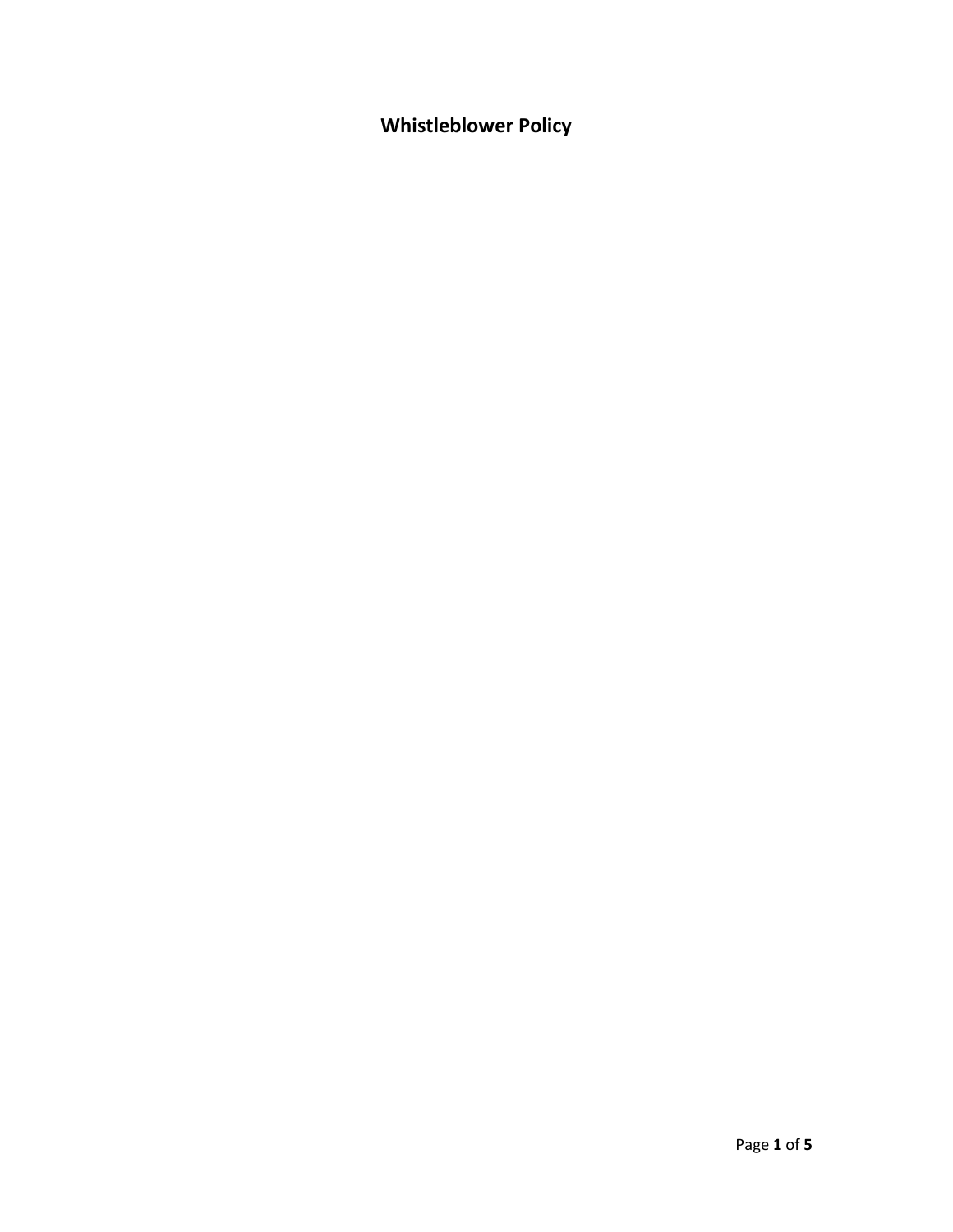# **Contents**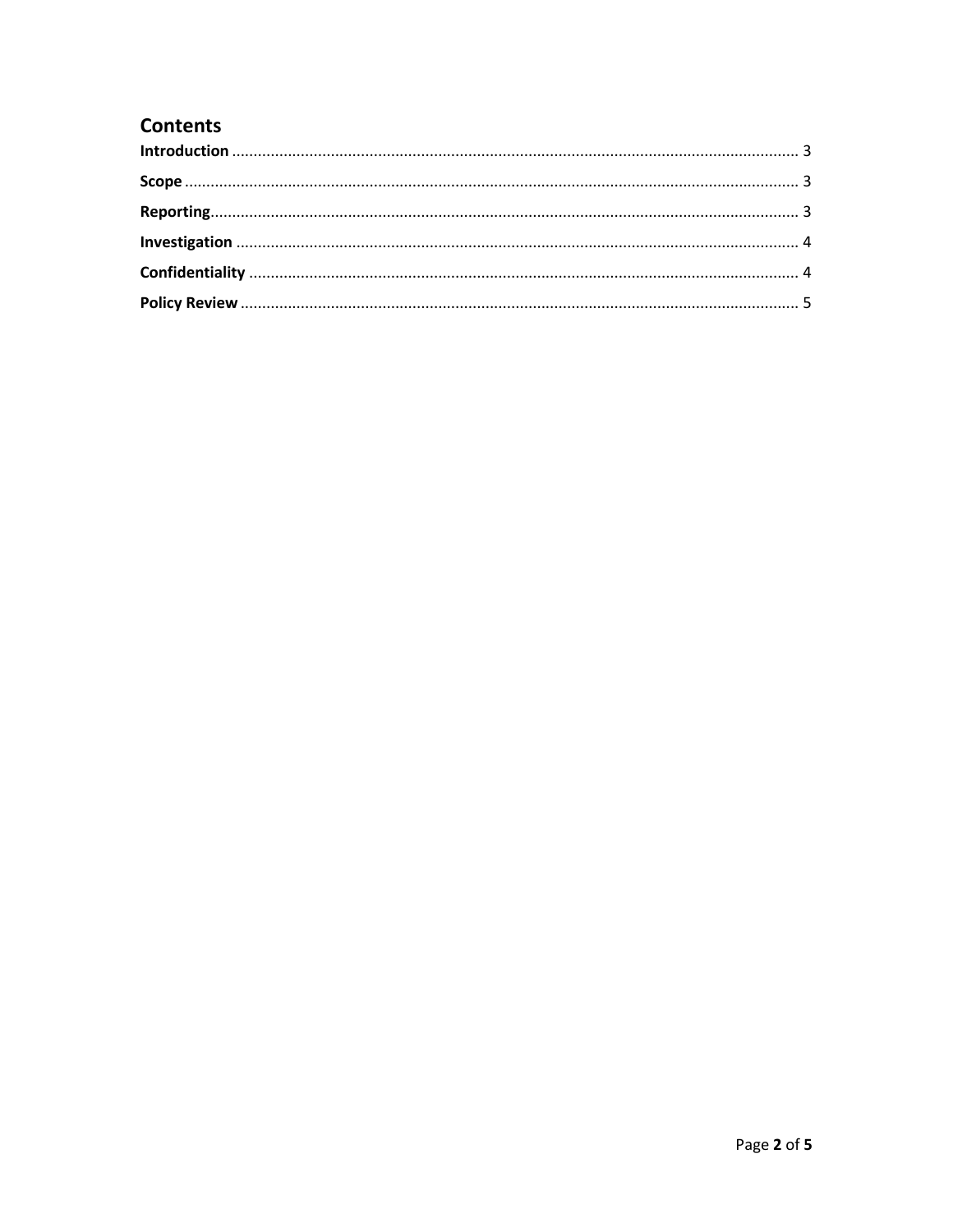## <span id="page-2-0"></span>**Introduction**

Okeanis Eco Tankers Corp. (together with its subsidiaries, the "Company") is committed to complying with all the applicable laws, regulations, accounting standards, internal controls, audit procedures and policies established by the Company. The Board of Directors (the "Board") has adopted the subject Whistleblower Policy (the "Policy") effective July 2019 to promote legal, moral and ethical business conduct. This Policy offers all of the Company's employees, directors, officers and agents ("Employees") a pathway through which they can raise concerns without fear of retaliation for reports made in good faith.

# <span id="page-2-1"></span>**Scope**

The Board has adopted this Policy in order for the Company to receive reports, anonymously or non-anonymously, about questionable matters, tendencies, or complaints regarding ethical, legal or accounting matters. Complaints on violations including, but not limited to, the following categories or documents:

- the Code of Business Conduct and Ethics as adopted by the Board on July 2019;
- the Corporate Governance and Compliance Documents as adopted by the Board on February 26, 2019;
- the accounting standards and accounting reporting standards followed by the Company;
- the procedures established by the Audit Committee and/or the Company in relation to audit procedures and internal control procedures;
- any other code, policy or procedure established by the Company; and
- $-$  applicable laws, rules and regulations.

Employees are encouraged initially to communicate such complaints to their supervisors/managers. If they feel uncomfortable in doing so, then a report should be submitted through the Company website, as described in the following section.

# <span id="page-2-2"></span>**Reporting**

Employees should, at first instance, be encouraged to communicate their concerns regarding any questionable matters mentioned above to their supervisor/manager.

If the Employee does not feel comfortable to communicate the complaint to his or her supervisor/manager or that his or her supervisor/manager has taken no remedial action, he or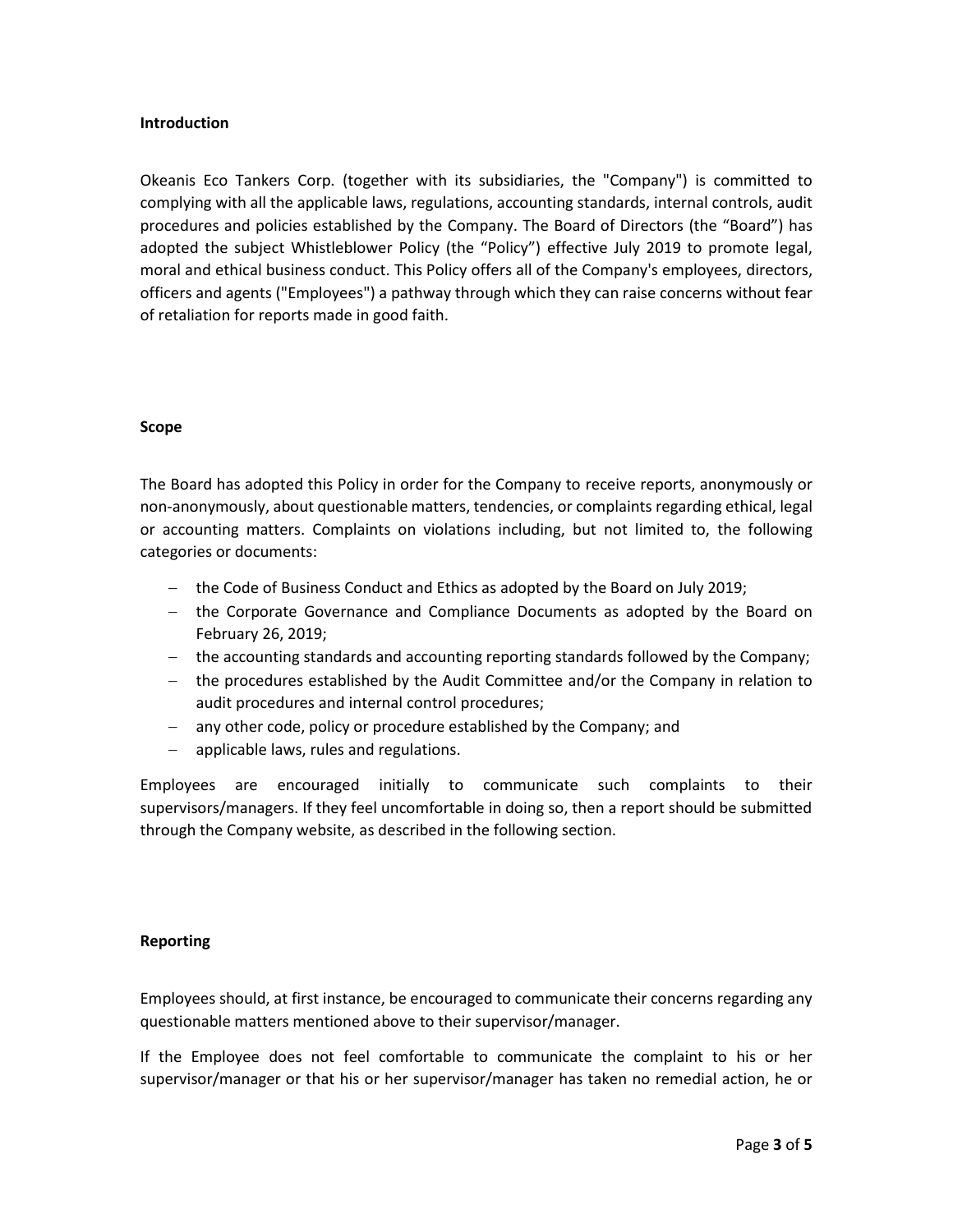she is encouraged to submit the compliant via the Whistleblower section of the website [www.okeanisecotankers.com/](http://www.okeanisecotankers.com/)whistleblower.

Complaints submitted will be received by the Chair of the Audit Committee (the "Chair").

If the complaint includes the Audit Committee or any of its members, then the complaints should be submitted to the Chief Executive Officer (the "CEO").

The complaint should provide as many details as possible in order to facilitate an effective investigation. In case the complaint is submitted by an Employee in a non-anonymous way, he or she is expected to assist with the investigation.

### <span id="page-3-0"></span>**Investigation**

It is of the sole discretion of the Chair to decide actions to be taken, method of investigation, resources used and the urgency of treating the complaint.

Whether the complaint is of ethical, legal or accounting nature, it must be brought to the attention of the Chair. Upon receipt, the Chair will perform a preliminary investigation to evaluate the importance of the complaint.

After the preliminary investigation, the complaint will be brought to the attention of the Audit Committee. Collectively, the Audit Committee will decide whether further investigation is required or if outside advisors should be engaged.

The Chair shall then inform the CEO and the Chief Financial Officer (the "CFO") of any complaints in order to decide the actions to be taken. In any case, the Chair should update the CEO and the CFO prior to the approval of the quarterly or annual reports and the signature of any representation letters.

Complaints and findings of the investigations shall be maintained in the Company's records together with all of the supporting documentation collected, for a period of ten years.

### <span id="page-3-1"></span>**Confidentiality**

It is suggested that the Employee filing a complaint to identify his or her name and to assist with the investigation. However, it is at his or her sole discretion whether he or she is willing to make the complaint anonymously or not.

Any anonymous or non-anonymous complaint will be treated in a highly confidential manner. No identity will be revealed to other Employees and shall be kept confidential unless it is necessary for the investigation or required by the applicable laws, rules or regulations.